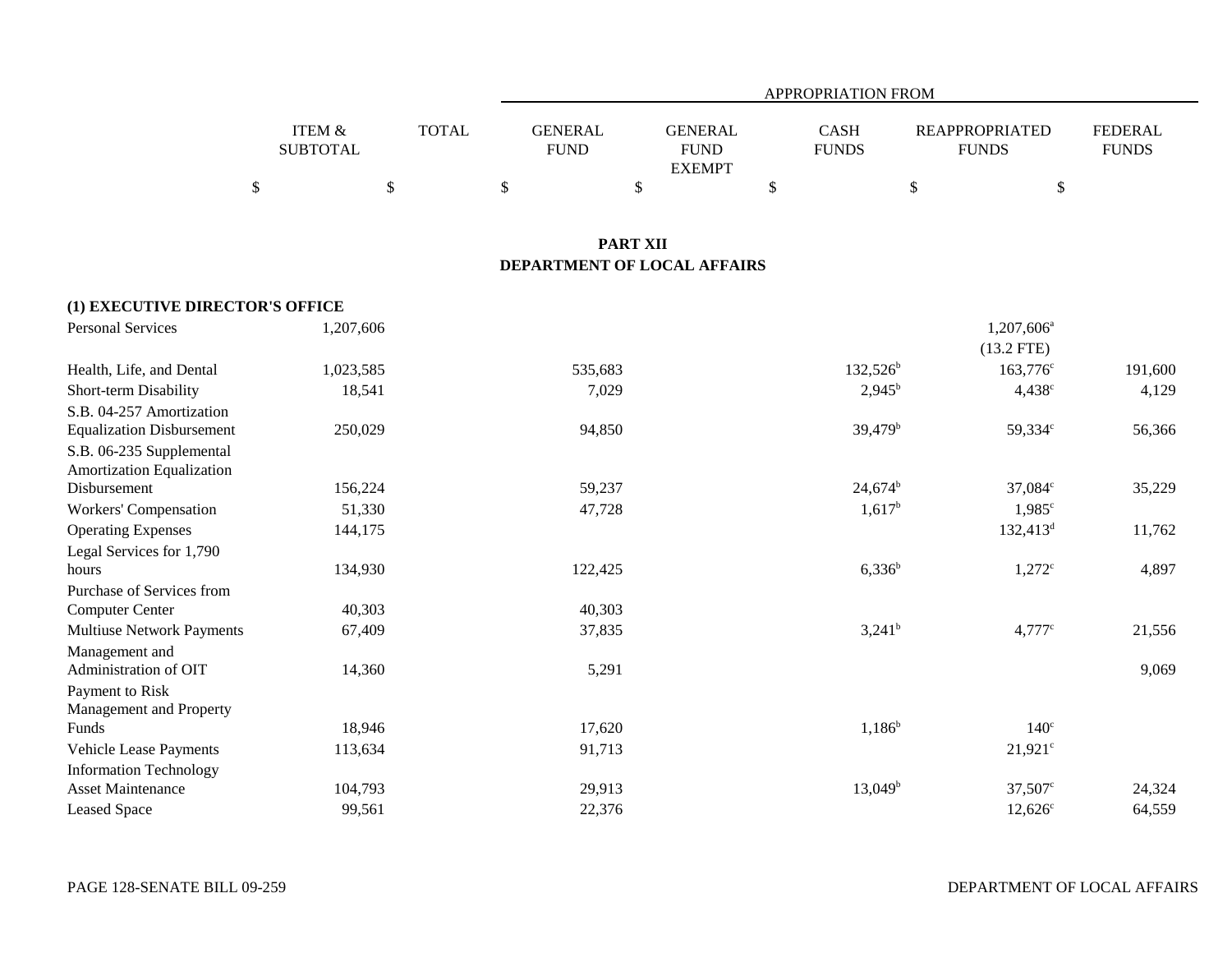|                                           |    |                           |    |           |              | APPROPRIATION FROM |                               |  |                                                |                       |                             |                                       |        |                                |
|-------------------------------------------|----|---------------------------|----|-----------|--------------|--------------------|-------------------------------|--|------------------------------------------------|-----------------------|-----------------------------|---------------------------------------|--------|--------------------------------|
|                                           |    | ITEM &<br><b>SUBTOTAL</b> |    |           | <b>TOTAL</b> |                    | <b>GENERAL</b><br><b>FUND</b> |  | <b>GENERAL</b><br><b>FUND</b><br><b>EXEMPT</b> |                       | <b>CASH</b><br><b>FUNDS</b> | <b>REAPPROPRIATED</b><br><b>FUNDS</b> |        | <b>FEDERAL</b><br><b>FUNDS</b> |
|                                           | \$ |                           | \$ |           | \$           |                    | \$                            |  | $\triangle$<br>Ф                               |                       | \$                          | \$                                    |        |                                |
| Capitol Complex Leased<br>Space           |    | 484,661                   |    |           |              | 354,303            |                               |  |                                                | $24,967$ <sup>e</sup> |                             | $56,716^{\circ}$                      | 48,675 |                                |
| <b>Communication Services</b><br>Payments |    | 27,788                    |    |           |              | 6,947              |                               |  |                                                |                       |                             |                                       | 20,841 |                                |
| Moffat Tunnel Improvement<br>District     |    | 137,444                   |    | 4,095,319 |              |                    |                               |  |                                                | 137,444 <sup>f</sup>  |                             |                                       |        |                                |

<sup>a</sup> This amount shall be from indirect cost recoveries.

<sup>b</sup> These amounts shall be from various sources of cash funds.

<sup>c</sup> These amounts shall be from the Local Government Mineral and Energy Impact Grants and Disbursements line item, which includes moneys in the Local Government Severance Tax Fund created in Section 39-29-110 (1) (a) (I), C.R.S., and moneys in the Local Government Mineral Impact Fund created in Section 34-63-102 (5) (a) (I), C.R.S.

<sup>d</sup> Of this amount, \$97,920 shall be from the Local Government Mineral and Energy Impact Grants and Disbursements line item, which includes moneys in the Local Government Severance Tax Fund created in Section 39-29-110 (1) (a) (I), C.R.S., and moneys in the Local Government Mineral Impact Fund created in Section 34-63-102 (5) (a) (I), C.R.S., and \$34,493 shall be from indirect cost recoveries.

e Of this amount, \$10,256 shall be from the Building Regulation Fund created in Section 24-32-3309 (1), C.R.S.; \$5,984 shall be from the Local Government Limited Gaming Impact Fund created in Section 12-47.1-1601 (1) (a), C.R.S.; \$4,689 shall be from the Search and Rescue Fund created in Section 33-1-112.5 (1), C.R.S.; and \$4,038 shall be from the Colorado Water Resources and Power Development Authority pursuant to Section 37-95-107.6 (3) (b), C.R.S.

f This amount shall be from the Moffat Tunnel Cash Fund pursuant to Section 32-8-126, C.R.S.

# **(2) PROPERTY TAXATION**

| Division of Property            |           |           |              |                   |                      |
|---------------------------------|-----------|-----------|--------------|-------------------|----------------------|
| Taxation                        | 2,797,074 |           | 1,335,345    | $692,010^{\rm a}$ | 769,719 <sup>b</sup> |
|                                 |           |           | $(15.7$ FTE) | $(11.1$ FTE)      | $(11.7$ FTE)         |
| State Board of Equalization     | 12,856    |           | 12,856       |                   |                      |
| Board of Assessment             |           |           |              |                   |                      |
| Appeals                         | 683,148   |           | 304,656      |                   | $378,492^{\circ}$    |
|                                 |           |           | $(7.0$ FTE)  |                   | $(8.0$ FTE)          |
| <b>Indirect Cost Assessment</b> | 102,526   |           |              |                   | $102,526^{\rm b}$    |
|                                 |           | 3.595.604 |              |                   |                      |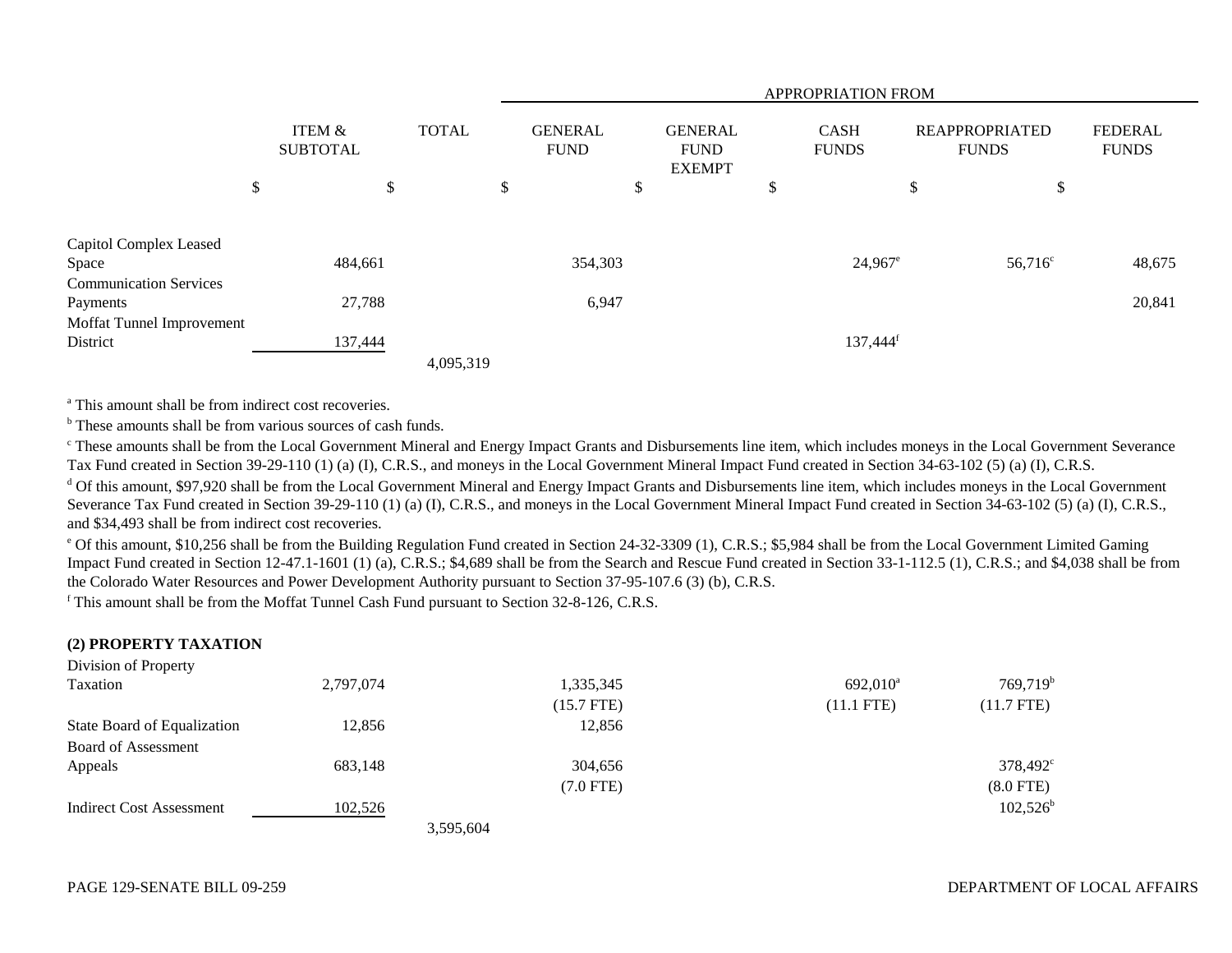|                           |              |                        |                                                | APPROPRIATION FROM          |                                       |                                |
|---------------------------|--------------|------------------------|------------------------------------------------|-----------------------------|---------------------------------------|--------------------------------|
| ITEM &<br><b>SUBTOTAL</b> | <b>TOTAL</b> | GENERAL<br><b>FUND</b> | <b>GENERAL</b><br><b>FUND</b><br><b>EXEMPT</b> | <b>CASH</b><br><b>FUNDS</b> | <b>REAPPROPRIATED</b><br><b>FUNDS</b> | <b>FEDERAL</b><br><b>FUNDS</b> |
| \$                        |              |                        |                                                |                             |                                       |                                |

<sup>a</sup> This amount shall be from the Property Tax Exemption Fund created in Section 39-2-117 (8), C.R.S.

**b** These amounts shall be from the Local Government Mineral and Energy Impact Grants and Disbursements line item, which includes moneys in the Local Government Severance Tax Fund created in Section 39-29-110 (1) (a) (I), C.R.S., and moneys in the Local Government Mineral Impact Fund created in Section 34-63-102 (5) (a) (I), C.R.S. <sup>c</sup> This amount shall be from indirect cost recoveries.

| (3) DIVISION OF HOUSING          |            |            |             |                     |                        |                         |
|----------------------------------|------------|------------|-------------|---------------------|------------------------|-------------------------|
| <b>Personal Services</b>         | 1,469,220  |            | 366,706     | $76,046^a$          | $151,010^b$            | 875,458                 |
|                                  |            |            | $(4.6$ FTE) | $(0.9$ FTE)         | $(1.7$ FTE)            | $(16.1$ FTE)            |
| <b>Operating Expenses</b>        | 324,928    |            | 25,903      |                     |                        | 299,025                 |
| <b>Manufactured Buildings</b>    |            |            |             |                     |                        |                         |
| Program                          | 1,199,423  |            |             | $1,199,423^{\circ}$ |                        |                         |
|                                  |            |            |             | $(11.7$ FTE)        |                        |                         |
| Colorado Affordable              |            |            |             |                     |                        |                         |
| Housing Construction Grants      |            |            |             |                     |                        |                         |
| and Loans                        | 2,225,000  |            | 2,225,000   |                     |                        |                         |
| Federal Affordable Housing       |            |            |             |                     |                        |                         |
| <b>Construction Grants and</b>   |            |            |             |                     |                        |                         |
| Loans                            | 45,290,931 |            |             |                     |                        | 45,290,931 <sup>c</sup> |
| <b>Emergency Shelter Program</b> | 923,376    |            |             |                     |                        | 923,376                 |
| Private Activity Bond            |            |            |             |                     |                        |                         |
| <b>Allocation Committee</b>      | 2,500      |            |             | $2,500^{\rm b}$     |                        |                         |
| Low Income Rental                |            |            |             |                     |                        |                         |
| Subsidies                        | 17,193,000 |            |             |                     |                        | 17,193,000              |
| <b>Foreclosure Prevention</b>    |            |            |             |                     |                        |                         |
| Grants                           | 100,000    |            |             |                     | $100,000$ <sup>d</sup> |                         |
| <b>Indirect Cost Assessment</b>  | 430,431    |            |             | $218,801^{\circ}$   | $48,884^{b}$           | 162,746                 |
|                                  |            | 69,158,809 |             |                     |                        |                         |

<sup>a</sup> These amounts shall be from the Private Activity Bond Allocations Fund created in Section 24-32-1707 (6) (b), C.R.S.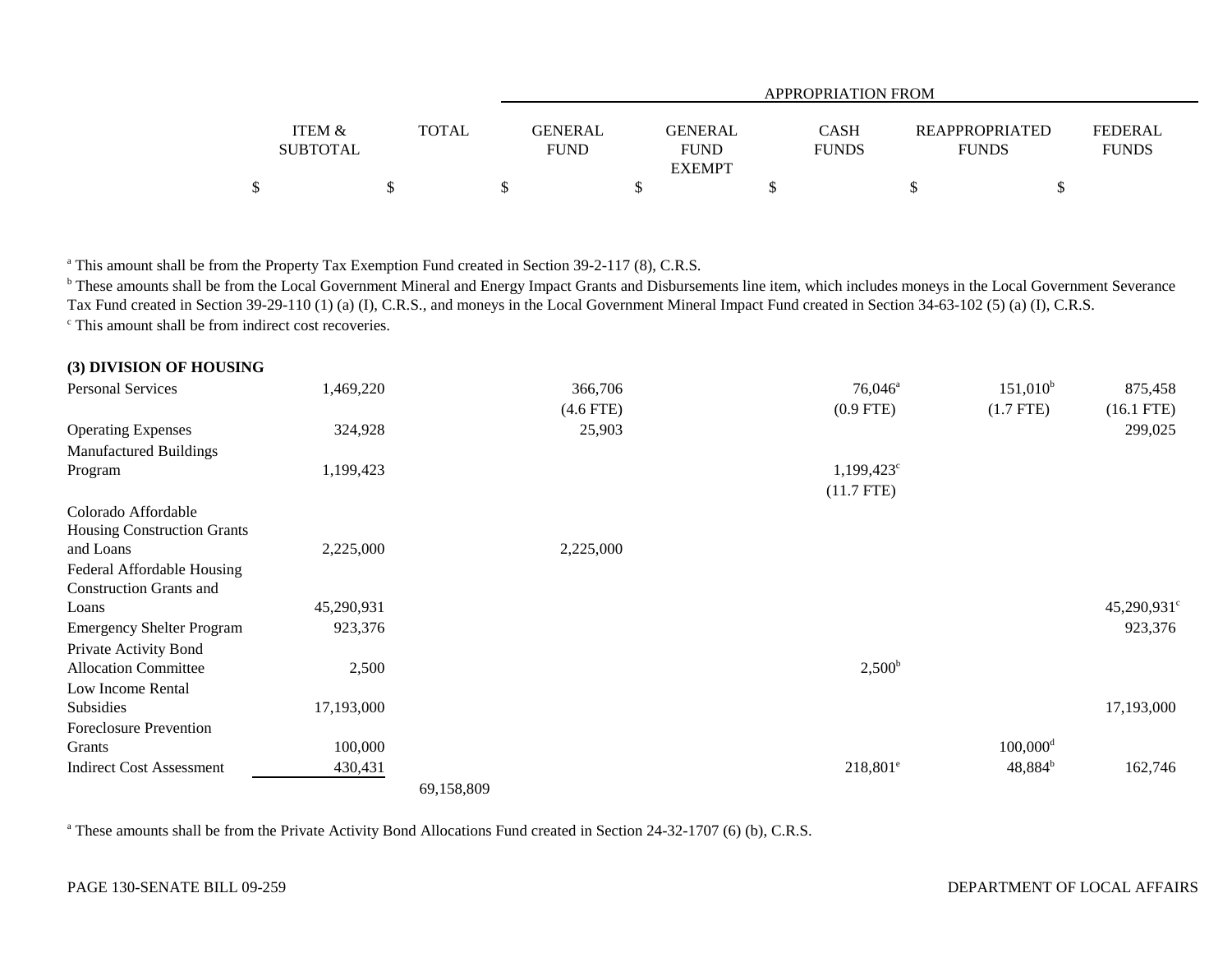| <b>ITEM &amp;</b> | <b>TOTAL</b> | <b>GENERAL</b> | GENERAL       | <b>CASH</b>  | REAPPROPRIATED | <b>FEDERAL</b> |
|-------------------|--------------|----------------|---------------|--------------|----------------|----------------|
| <b>SUBTOTAL</b>   |              | <b>FUND</b>    | <b>FUND</b>   | <b>FUNDS</b> | <b>FUNDS</b>   | <b>FUNDS</b>   |
|                   |              |                | <b>EXEMPT</b> |              |                |                |
|                   |              |                |               |              |                |                |

<sup>b</sup> These amounts shall be from the Local Government Mineral and Energy Impact Grants and Disbursements line item, which includes moneys in the Local Government Severance Tax Fund created in Section 39-29-110 (1) (a) (I), C.R.S., and moneys in the Local Government Mineral Impact Fund created in Section 34-63-102 (5) (a) (I), C.R.S.

<sup>c</sup> This amount includes a one-time allocation of \$34,013,566 from the U.S. Department of Housing and Urban Development for the Neighborhood Stabilization Program.

<sup>d</sup> This amount shall be from the Foreclosure Prevention Grant Fund created in Section 24-32-719 (1), C.R.S.

e These amounts shall be from the Building Regulation Fund created in Section 24-32-3309 (1), C.R.S.

# **(4) DIVISION OF LOCAL GOVERNMENT**

# **(A) Local Government and Community Services**

| (1) Administration        |           |              |                   |           |
|---------------------------|-----------|--------------|-------------------|-----------|
| <b>Personal Services</b>  | 584,117 ، | 893,182      | $503,910^{\circ}$ | 187,025   |
|                           |           | $(10.3$ FTE) | $(7.0$ FTE)       | (3.1 FTE) |
| <b>Operating Expenses</b> | 131,351   | 42,178       | $25,146^{\circ}$  | 64,027    |
|                           | 1.715.468 |              |                   |           |

<sup>a</sup> These amounts shall be from the Local Government Mineral and Energy Impact Grants and Disbursements line item, which includes moneys in the Local Government Severance Tax Fund created in Section 39-29-110 (1) (a) (I), C.R.S., and moneys in the Local Government Mineral Impact Fund created in Section 34-63-102 (5) (a) (I), C.R.S.

| $(2)$ 2000an 80.000 minimum box $(100)$ |            |                  |                           |
|-----------------------------------------|------------|------------------|---------------------------|
| <b>Local Utility Management</b>         |            |                  |                           |
| Assistance                              | 157,705    |                  | 157,705 <sup>a</sup>      |
|                                         |            |                  | $(2.0$ FTE)               |
| <b>Conservation Trust Fund</b>          |            |                  |                           |
| <b>Disbursements</b>                    | 48,000,000 |                  | $48,000,000$ <sup>t</sup> |
|                                         |            |                  | $(2.0$ FTE)               |
| Volunteer Firefighter                   |            |                  |                           |
| <b>Retirement Plans</b>                 | 4,111,912  | $4,111,912^c$    |                           |
| Volunteer Firefighter Death             |            |                  |                           |
| and Disability Insurance                | 30,000     | $30,000^{\circ}$ |                           |

(2) Local Government Services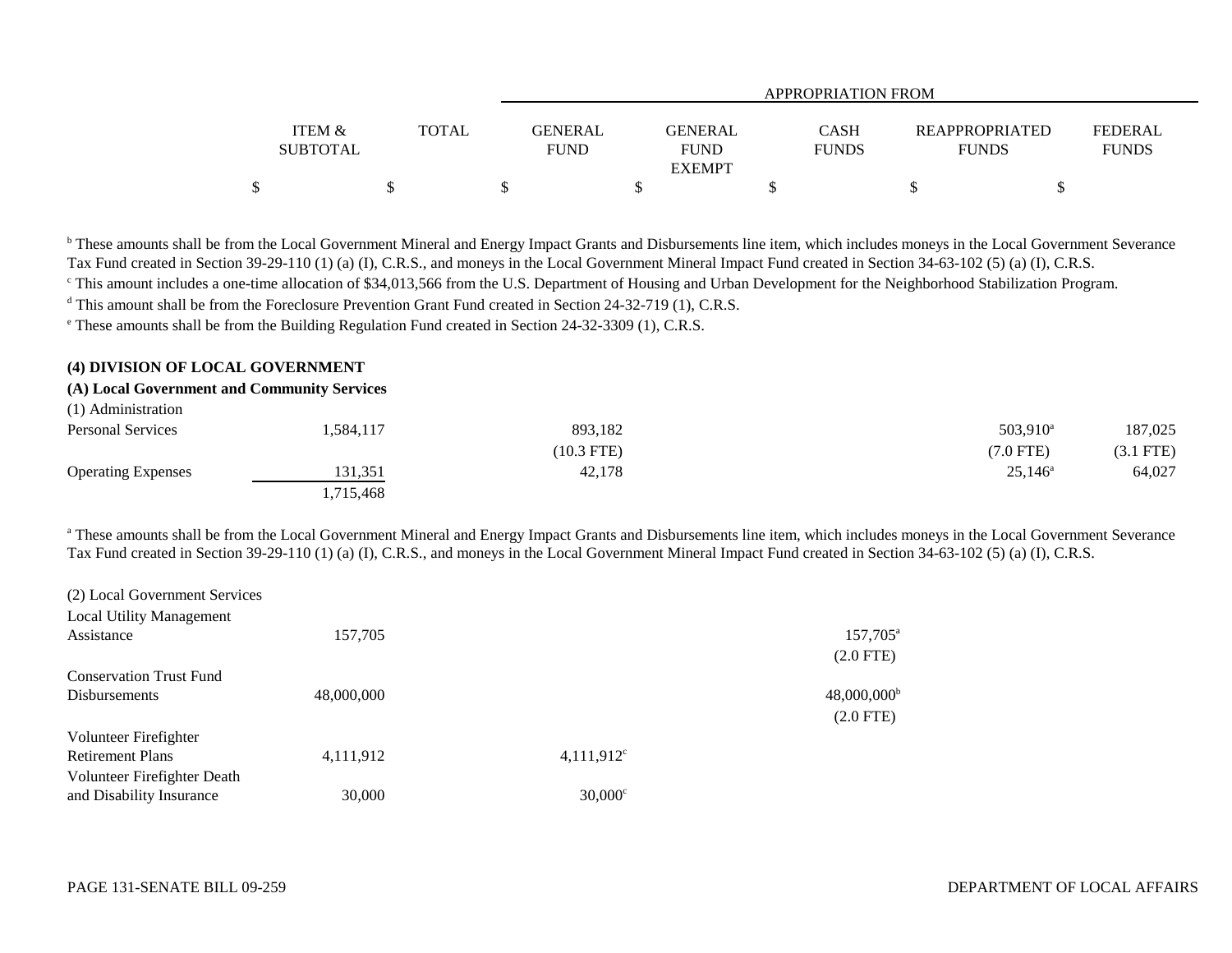|                                                                       |                           |                      |              | <b>APPROPRIATION FROM</b>     |   |                                         |        |                             |    |                                       |                                |
|-----------------------------------------------------------------------|---------------------------|----------------------|--------------|-------------------------------|---|-----------------------------------------|--------|-----------------------------|----|---------------------------------------|--------------------------------|
|                                                                       | ITEM &<br><b>SUBTOTAL</b> |                      | <b>TOTAL</b> | <b>GENERAL</b><br><b>FUND</b> |   | GENERAL<br><b>FUND</b><br><b>EXEMPT</b> |        | <b>CASH</b><br><b>FUNDS</b> |    | <b>REAPPROPRIATED</b><br><b>FUNDS</b> | <b>FEDERAL</b><br><b>FUNDS</b> |
|                                                                       | \$                        |                      | \$           | \$                            | P |                                         | Φ<br>D |                             | \$ | \$                                    |                                |
| <b>Environmental Protection</b><br>Agency Water/Sewer File<br>Project |                           | 50,000<br>52,349,617 |              |                               |   |                                         |        |                             |    |                                       | 50,000<br>$(0.5$ FTE)          |

a This amount shall be from the Colorado Water Resources and Power Development Authority pursuant to Section 37-95-107.6 (3) (b), C.R.S.

<sup>b</sup> This amount shall be from the net lottery proceeds transferred to the Conservation Trust Fund pursuant to Section 3 (1) (b) (I) of Article XXVII of the Colorado Constitution. This amount is included for informational purposes, as net lottery proceeds are continuously appropriated by said section. Further, pursuant to Section 24-77-102 (17) (b) (IX), C.R.S., net lottery proceeds are not subject to the limitation on state fiscal year spending set forth in Section 20 of Article X of the Colorado Constitution.

 $\degree$  Pursuant to Section 31-30-1112 (2) (i), C.R.S., these amounts are included for informational purposes to comply with the limitation on state fiscal year spending imposed by Article X, Section 20, of the State Constitution and Section 24-77-103, C.R.S. Further, these amounts are transferred from the proceeds of insurance premium taxes pursuant to Sections 31-30-1112 (2) (g) and (h), C.R.S., and shall be deemed not to be an appropriation subject to the limitation on General Fund appropriations set forth in Section 24-75-201.1, C.R.S.

| (3) Community Services                            |           |                          |           |
|---------------------------------------------------|-----------|--------------------------|-----------|
| <b>Community Services Block</b>                   |           |                          |           |
| Grant                                             | 5,500,000 |                          | 5,500,000 |
| (4) Waste Tire Fund                               |           |                          |           |
| Waste Tire Recycling, Reuse<br>and Removal Grants | 4,200,000 | $4,200,000$ <sup>a</sup> |           |
|                                                   |           | $(0.7$ FTE)              |           |

<sup>a</sup> Of these amounts, \$2,600,000 shall be from the Waste Tire Recycling Development Cash Fund created in Section 25-17-202 (3) (a), C.R.S.; \$800,000 shall be from the Processors and End Users of Waste Tires Cash Fund created in Section 25-17-202.5 (1), C.R.S.; and \$800,000 shall be from the Waste Tire Cleanup Fund created in Section 24-32-114 (1), C.R.S.

### **(B) Field Services**

| Program Costs | 2,405,692 | 493,011     | $105,315^\circ$ | $1,463,136^b$ | 344,230     |
|---------------|-----------|-------------|-----------------|---------------|-------------|
|               |           | $(4.9$ FTE) | $(1.0$ FTE)     | $(17.7$ FTE)  | $(4.9$ FTE) |

### DEPARTMENT OF LOCAL AFFAIRS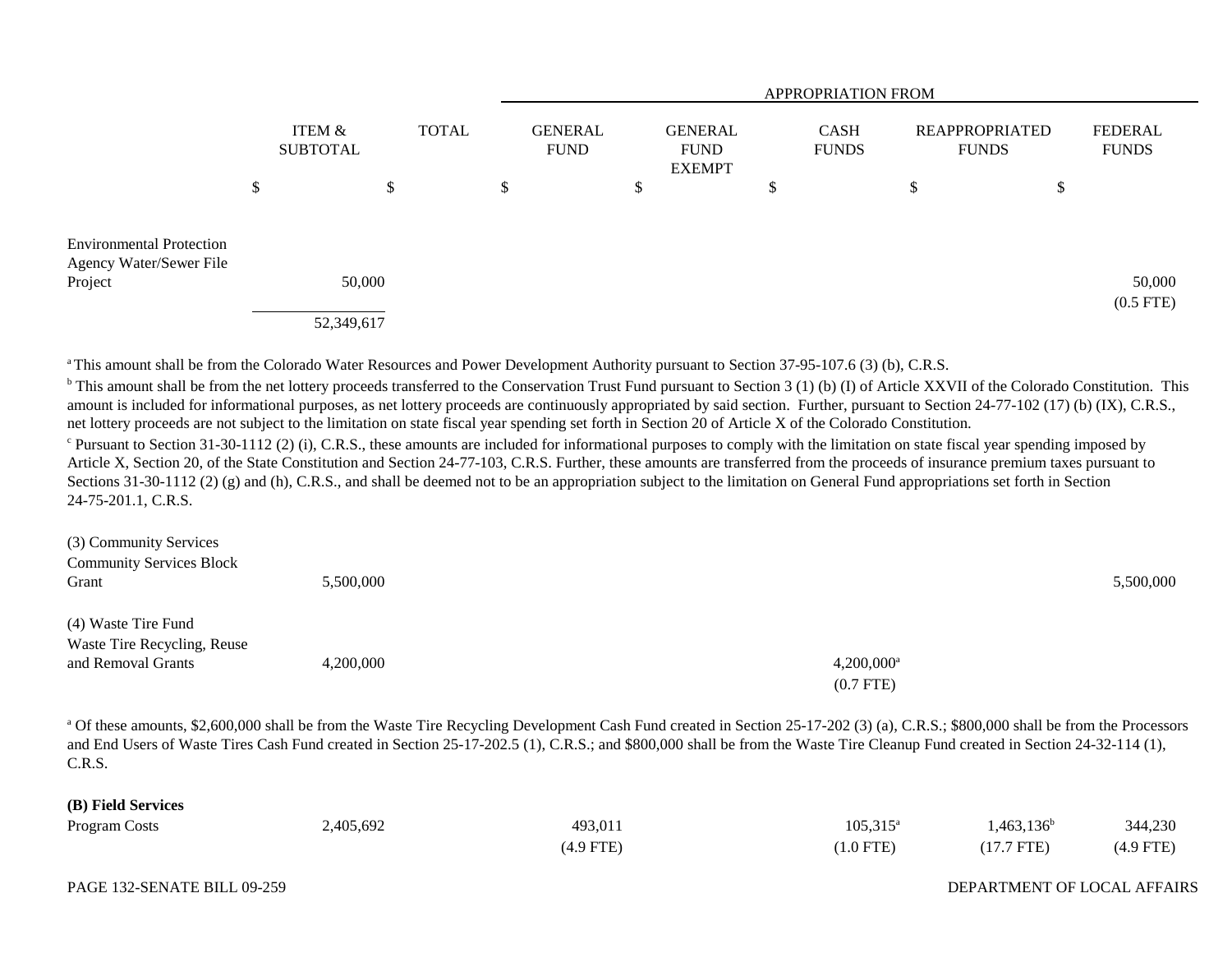|                                                                                  |                                      |              |                               | APPROPRIATION FROM                             |                                  |                                       |                                |  |  |
|----------------------------------------------------------------------------------|--------------------------------------|--------------|-------------------------------|------------------------------------------------|----------------------------------|---------------------------------------|--------------------------------|--|--|
|                                                                                  | <b>ITEM &amp;</b><br><b>SUBTOTAL</b> | <b>TOTAL</b> | <b>GENERAL</b><br><b>FUND</b> | <b>GENERAL</b><br><b>FUND</b><br><b>EXEMPT</b> | <b>CASH</b><br><b>FUNDS</b>      | <b>REAPPROPRIATED</b><br><b>FUNDS</b> | <b>FEDERAL</b><br><b>FUNDS</b> |  |  |
|                                                                                  | \$                                   | \$           | \$                            | \$                                             | \$                               | \$<br>\$                              |                                |  |  |
| <b>Community Development</b><br><b>Block Grant</b>                               | 7,049,019                            |              |                               |                                                |                                  |                                       | 7,049,019                      |  |  |
| <b>Local Government Mineral</b><br>and Energy Impact Grants<br>and Disbursements | 192,000,000                          |              |                               |                                                | 192,000,000 <sup>c</sup>         |                                       |                                |  |  |
| <b>Local Government Limited</b><br><b>Gaming Impact Grants</b>                   | 6,308,674                            |              |                               |                                                | $6,308,674$ <sup>d</sup>         |                                       |                                |  |  |
| Search and Rescue Program                                                        | 615,000                              |              |                               |                                                | $615,000^{\circ}$<br>$(1.3$ FTE) |                                       |                                |  |  |
| Colorado Heritage                                                                |                                      |              |                               |                                                |                                  |                                       |                                |  |  |
| <b>Communities Grants</b>                                                        | 200,000<br>208,578,385               |              |                               |                                                |                                  | $200,000$ <sup>f</sup>                |                                |  |  |

<sup>a</sup> This amount shall be from the Local Government Limited Gaming Impact Fund created in Section 12-47.1-1601 (1) (a), C.R.S.

<sup>b</sup> This amount shall be from the Local Government Mineral and Energy Impact Grants and Disbursements line item, which includes moneys in the Local Government Severance Tax Fund created in Section 39-29-110 (1) (a) (I), C.R.S., and moneys in the Local Government Mineral Impact Fund created in Section 34-63-102 (5) (a) (I), C.R.S.  $^{\circ}$  Of this amount, \$119,000,000 is estimated to be from the Local Government Severance Tax Fund created in Section 39-29-110 (1) (a) (I), C.R.S., and \$73,000,000 is estimated to be from federal mineral leasing revenues transferred to the Local Government Mineral Impact Fund pursuant to Section 34-63-102 (5), C.R.S. These amounts are included for informational purposes as the Department is statutorily authorized to distribute moneys from these funds. As the Local Government Mineral Impact Fund solely consists of federal mineral leasing revenues, moneys in this fund are not subject to the limitation on state fiscal year spending set forth in Section 20 of Article X of the Colorado Constitution. <sup>d</sup> This amount shall be from the fund balance in the Local Government Limited Gaming Impact Fund created in Section 12-47.1-1601 (1) (a), C.R.S., which consists of funds transferred from the Limited Gaming Fund in the Department of Revenue during the prior fiscal year pursuant to Sections 12-47.1-701 and 12-47.1-1601, C.R.S. This amount is included for informational purposes as the Department is statutorily authorized to distribute moneys from this fund.

<sup>e</sup> This amount shall be from the Search and Rescue Fund created in Section 33-1-112.5, C.R.S.

f This amount shall be from the Colorado Heritage Communities Fund created in Section 24-32-3207, C.R.S.

#### **(C) Indirect Cost Assessments**

**8** 171,115<sup>a</sup> 545,510<sup>b</sup> 133,529<sup>c</sup>